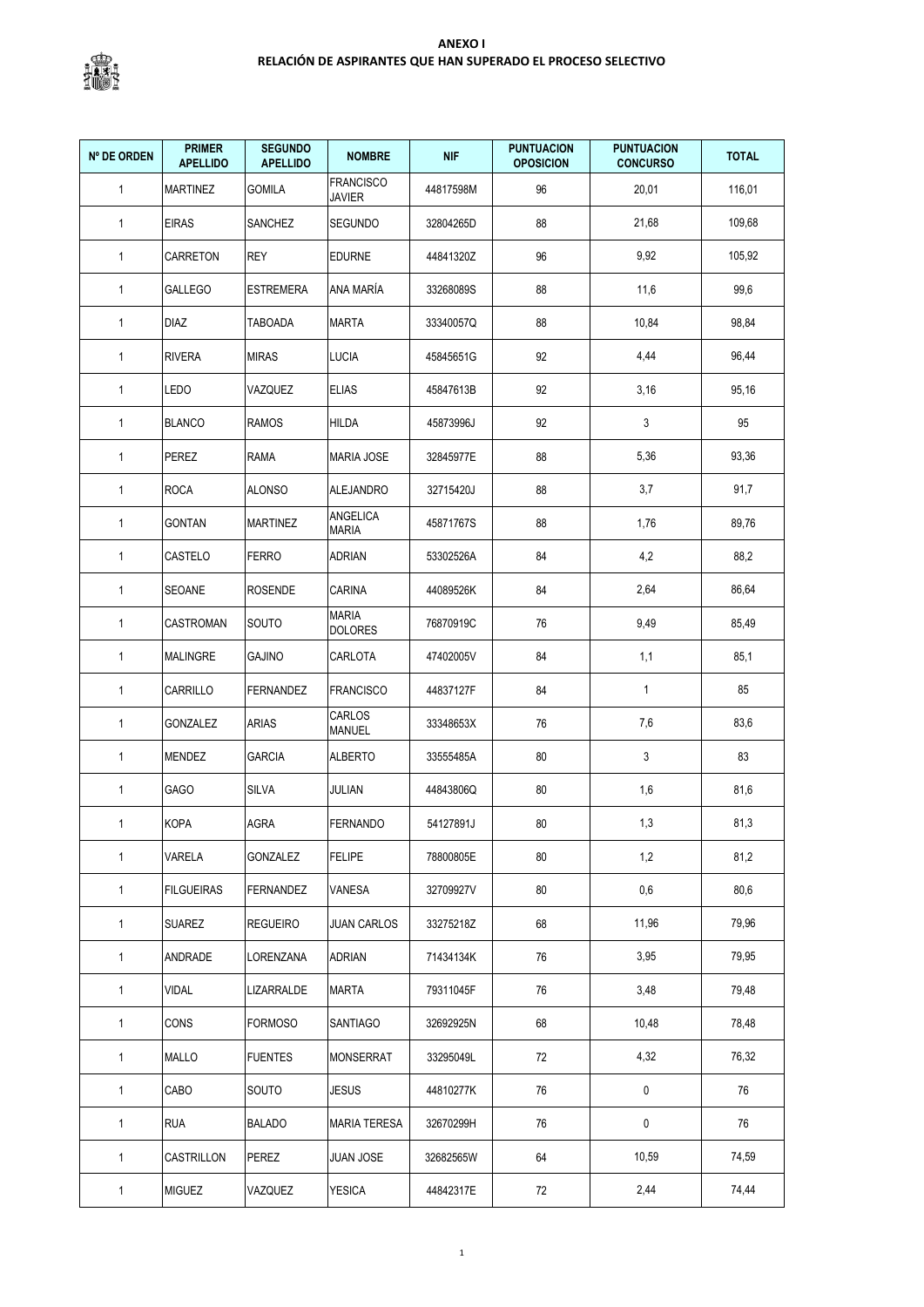| <b>Nº DE ORDEN</b> | <b>PRIMER</b><br><b>APELLIDO</b> | <b>SEGUNDO</b><br><b>APELLIDO</b> | <b>NOMBRE</b>                   | <b>NIF</b> | <b>PUNTUACION</b><br><b>OPOSICION</b> | <b>PUNTUACION</b><br><b>CONCURSO</b> | <b>TOTAL</b> |
|--------------------|----------------------------------|-----------------------------------|---------------------------------|------------|---------------------------------------|--------------------------------------|--------------|
| $\mathbf{1}$       | <b>REY</b>                       | SANDE                             | <b>FRANCISCO</b>                | 44809867W  | 68                                    | 2,62                                 | 70,62        |
| 1                  | QUINTAS                          | GONZÁLEZ                          | SANTIAGO                        | 79323795S  | 60                                    | 9,7                                  | 69,7         |
| $\overline{1}$     | <b>MARTINEZ</b>                  | <b>PLANAS</b>                     | ANGELES                         | 53303027K  | 68                                    | 0,5                                  | 68,5         |
| $\mathbf{1}$       | LOPEZ                            | <b>OTERO</b>                      | <b>SANTIAGO</b>                 | 46091953E  | 68                                    | 0,4                                  | 68,4         |
| $\mathbf{1}$       | ARADAS                           | VAZQUEZ                           | <b>SILVIA</b>                   | 46914801E  | 64                                    | 1,5                                  | 65,5         |
| $\mathbf{1}$       | <b>ALVAREZ</b>                   | <b>MENDAÑA</b>                    | <b>MANUEL</b>                   | 34880498D  | 64                                    | 1,3                                  | 65,3         |
| $\mathbf{1}$       | <b>BERNARDEZ</b>                 | <b>PAZO</b>                       | <b>JORGE</b>                    | 44833063Z  | 64                                    | $\mathbf{1}$                         | 65           |
| $\mathbf{1}$       | <b>ENRIQUEZ</b>                  | LONGUEIRA                         | <b>DAVID</b>                    | 53306081Q  | 64                                    | 0                                    | 64           |
| $\mathbf{1}$       | <b>BARREIRO</b>                  | CASTRO                            | <b>DAVID</b>                    | 44839964S  | 60                                    | 2,44                                 | 62,44        |
| $\mathbf{1}$       | <b>BOTANA</b>                    | LOPEZ                             | <b>MARIA JOSE</b>               | 33298370M  | 56                                    | 0,7                                  | 56,7         |
| $\overline{2}$     | <b>LACALLE</b>                   | SANCHEZ                           | <b>VICTORIA</b><br><b>JUANA</b> | 75895502X  | 84                                    | 20,85                                | 104,85       |
| 2                  | CASADO                           | JODAR                             | <b>CRISTOBAL</b>                | 75240411M  | 80                                    | 21,81                                | 101,81       |
| $\overline{2}$     | <b>GALVEZ</b>                    | JIMENEZ                           | ALEJANDRO                       | 45587673V  | 92                                    | 9,7                                  | 101,7        |
| $\overline{2}$     | <b>GARCIA</b>                    | LOPEZ                             | <b>JOSE MANUEL</b>              | 75266744A  | 96                                    | 1,1                                  | 97,1         |
| $\overline{2}$     | <b>RODRIGUEZ</b>                 | PEREZ                             | <b>ROCIO</b>                    | 51461245X  | 92                                    | 3,78                                 | 95,78        |
| 2                  | CALZAS                           | CAMPOS                            | <b>ELVIRA</b>                   | 05407350G  | 92                                    | 1,6                                  | 93,6         |
| $\overline{2}$     | <b>ASENSIO</b>                   | HERNANDEZ                         | MARIO                           | 41550922L  | 92                                    | 1,48                                 | 93,48        |
| $\overline{2}$     | <b>ROSA</b>                      | <b>CAPARROS</b>                   | <b>PATRICIA</b>                 | 34859980F  | 68                                    | 25,34                                | 93,34        |
| $\overline{2}$     | <b>MARTIN</b>                    | CASTILLA                          | <b>DAVID</b>                    | 75721928V  | 92                                    | 1,3                                  | 93,3         |
| $\overline{2}$     | <b>MARCHAL</b>                   | <b>BERMUDEZ</b>                   | PEDRO JESUS                     | 77327148K  | $72\,$                                | 15,98                                | 87,98        |
| 2                  | SANCHEZ                          | CANTERO                           | CARLOS                          | 77362014L  | 80                                    | 3,6                                  | 83,6         |
| 2                  | <b>BENITEZ</b>                   | FERNANDEZ                         | <b>PURIFICACION</b>             | 53081577S  | 72                                    | 8,42                                 | 80,42        |
| $\overline{2}$     | <b>MONTERO</b>                   | GOMEZ                             | <b>JAVIER</b>                   | 50127021Q  | 76                                    | 0,3                                  | 76,3         |
| 2                  | ortiz                            | <b>MORALES</b>                    | LORENA                          | 26046670K  | 72                                    | 2,35                                 | 74,35        |
| $\overline{2}$     | <b>MARIN</b>                     | <b>TORRES</b>                     | PABLO                           | 71938465P  | 72                                    | 0                                    | 72           |
| $\overline{2}$     | <b>DUEÑAS</b>                    | RAMIREZ                           | <b>MARIA JESUS</b>              | 03885428S  | 68                                    | 2,64                                 | 70,64        |
| $\overline{2}$     | SANDALIO                         | TALENS                            | ELIZABETH                       | 77433950B  | 64                                    | $\pmb{0}$                            | 64           |
| 3                  | <b>BARQUIN</b>                   | <b>BUSTAMANTE</b>                 | <b>JOSE MANUEL</b>              | 72137335C  | 92                                    | 23,38                                | 115,38       |
| 3                  | NUÑEZ                            | NUÑEZ                             | <b>JESSICA</b><br>ARACELI       | X7196032E  | 84                                    | 0,2                                  | 84,2         |
| 3                  | SALAZAR                          | GONZALEZ                          | <b>ETTORE</b>                   | 79005103B  | 76                                    | 0,4                                  | 76,4         |
| 3                  | CONDE                            | GABIÑA                            | <b>MIKEL</b>                    | 45917728E  | 72                                    | 1,2                                  | 73,2         |
| 3                  | GALDEANO                         | GARCIA                            | JON                             | 16094522L  | 72                                    | 1,2                                  | 73,2         |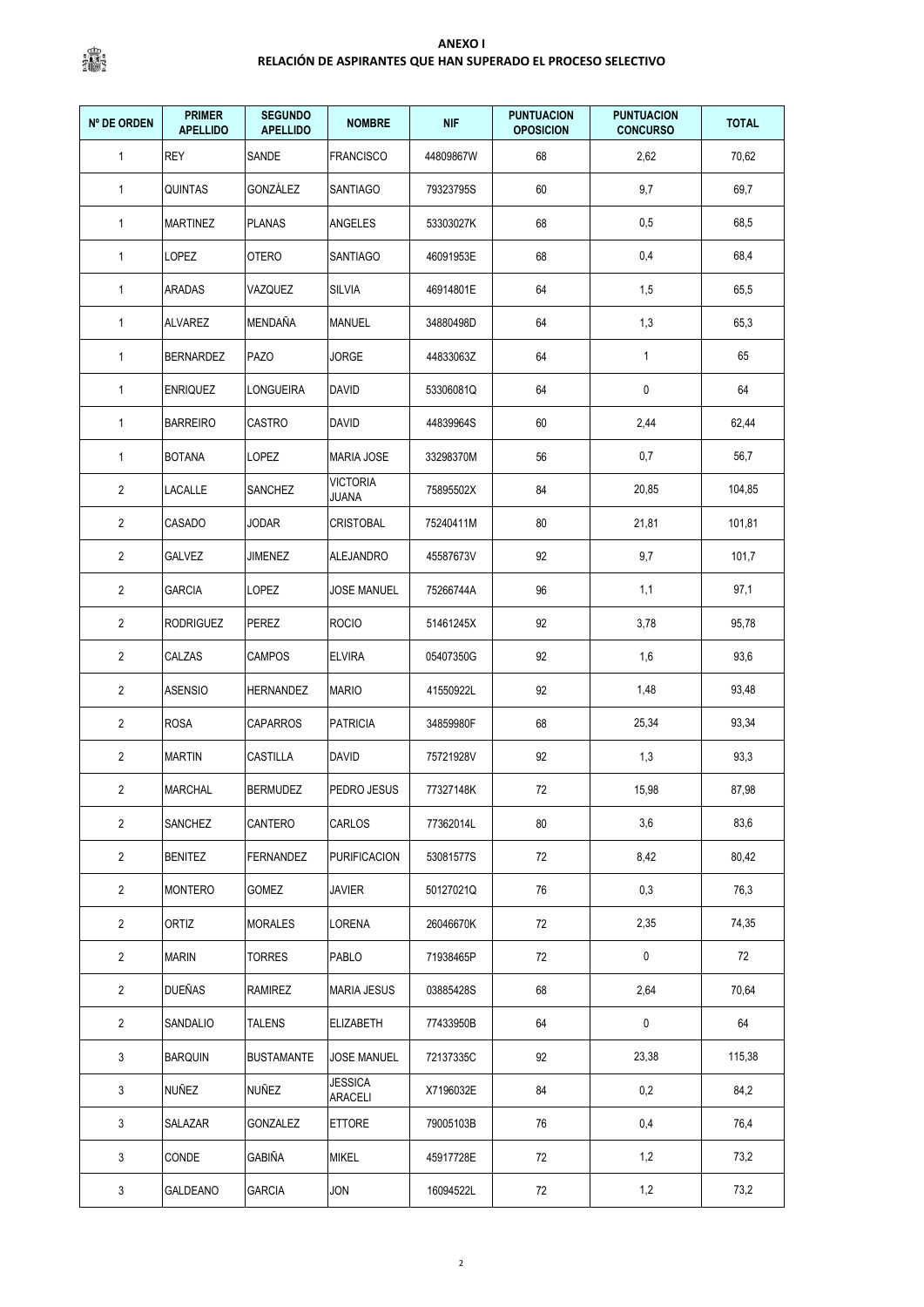| Nº DE ORDEN     | <b>PRIMER</b><br><b>APELLIDO</b> | <b>SEGUNDO</b><br><b>APELLIDO</b> | <b>NOMBRE</b>                     | <b>NIF</b> | <b>PUNTUACION</b><br><b>OPOSICION</b> | <b>PUNTUACION</b><br><b>CONCURSO</b> | <b>TOTAL</b> |
|-----------------|----------------------------------|-----------------------------------|-----------------------------------|------------|---------------------------------------|--------------------------------------|--------------|
| 3               | <b>SANCHEZ</b>                   | <b>ALUSTIZA</b>                   | <b>MIKEL</b>                      | 72316176J  | 68                                    | 1,4                                  | 69,4         |
| 3               | <b>MARAÑON</b>                   | <b>ZIGORRAGA</b>                  | <b>GARBINE</b>                    | 79000188H  | 68                                    | 1,3                                  | 69,3         |
| 3               | <b>YEBENES</b>                   | POZO                              | <b>IMANOL</b>                     | 45751340Q  | 64                                    | 0,4                                  | 64,4         |
| 3               | <b>ROLA</b>                      | <b>PALICIO</b>                    | <b>OIHANE</b>                     | 16085500J  | 60                                    | 1,6                                  | 61,6         |
| 3               | DELGADO                          | <b>SECLEN</b>                     | <b>MELANI</b>                     | 0X8089781  | 60                                    | 0,2                                  | 60,2         |
| 3               | CALLEJA                          | <b>MARIA</b>                      | AINARA                            | 72584535P  | 52                                    | 0,2                                  | 52,2         |
| 4               | SOLE                             | <b>BERNARDINO</b>                 | <b>FELIX</b>                      | 52995093B  | 96                                    | 25,71                                | 121,71       |
| 4               | NOMDEDEU                         | <b>GUINOT</b>                     | <b>JAVIER</b>                     | 19008039B  | 80                                    | 30                                   | 110          |
| 4               | <b>FUSTER</b>                    | CAMARENA                          | <b>SANTIAGO</b>                   | 20162262W  | 72                                    | 31                                   | 103          |
| 4               | <b>MOYA</b>                      | <b>MARTINEZ</b>                   | <b>DIEGO</b>                      | 04596412T  | 92                                    | 10,1                                 | 102,1        |
| 4               | <b>PRESTEL</b>                   | CORROCHANO                        | <b>JAVIER</b>                     | 02279701X  | 88                                    | 13,19                                | 101,19       |
| 4               | <b>GARCIA</b>                    | <b>CUEVA</b>                      | <b>JAVIER</b>                     | 20478211T  | 88                                    | 13,02                                | 101,02       |
| 4               | FERNANDEZ                        | <b>PRIETO</b>                     | <b>FRANCISCO</b><br><b>JAVIER</b> | 47763748Q  | 72                                    | 27,62                                | 99,62        |
| 4               | AINSA                            | CASTAÑER                          | LAURA                             | 44515171M  | 92                                    | $\mathbf{1}$                         | 93           |
| 4               | <b>BUCHARDO</b>                  | <b>PARRA</b>                      | <b>MARTA</b>                      | 73396047B  | 80                                    | 12,44                                | 92,44        |
| 4               | <b>MARTIN</b>                    | <b>QUINTANA</b>                   | ALEIDA                            | 19007897F  | 80                                    | 6,42                                 | 86,42        |
| 4               | <b>IGUAL</b>                     | <b>MARTINEZ</b>                   | <b>JESUS</b>                      | 20469075H  | 80                                    | 5,04                                 | 85,04        |
| 4               | ARANDA                           | DEL CERRO                         | <b>BATSEBA</b>                    | 53729969Z  | 84                                    | 0                                    | 84           |
| 4               | <b>VELASCO</b>                   | <b>VERDE</b>                      | <b>ALBERTO RAUL</b>               | 33469287D  | 76                                    | 1,2                                  | 77,2         |
| 4               | <b>TEJEDO</b>                    | <b>USO</b>                        | <b>PALOMA</b>                     | 52948175J  | 72                                    | 3,74                                 | 75,74        |
| 4               | <b>GOMEZ</b>                     | <b>ROMERO</b>                     | DANIEL                            | 20493953X  | 72                                    | 0                                    | 72           |
| $\overline{4}$  | CARMONA                          | <b>ESPINO</b>                     | <b>LUIS ANTONIO</b>               | 19898665P  | 64                                    | 6,32                                 | 70,32        |
| 4               | <b>MOLINER</b>                   | MONEDERO                          | SALVADOR                          | 53787938T  | 68                                    | 0                                    | 68           |
| $\overline{4}$  | CLEMENT                          | <b>BARRACHINA</b>                 | <b>CECILIA</b>                    | 85090845E  | 60                                    | $\pmb{0}$                            | 60           |
| $\overline{4}$  | VALERDI                          | <b>TORMO</b>                      | CARMEN                            | 24363402P  | 52                                    | 6,84                                 | 58,84        |
| 4               | <b>IGUAL</b>                     | MARTINEZ                          | <b>ROCIO</b>                      | 20469076L  | 56                                    | 1,3                                  | 57,3         |
| 4               | <b>MONFERRER</b>                 | QUINTANA                          | <b>FERNANDO</b>                   | 18957535S  | 56                                    | 0                                    | 56           |
| 5               | VASCO                            | GONZALEZ                          | <b>SIRA</b>                       | 15494326P  | 96                                    | 6                                    | 102          |
| 5               | VELASCO                          | AYALA                             | RAFAEL                            | 45077587W  | 84                                    | 14,66                                | 98,66        |
| $5\phantom{.0}$ | <b>MONTERO</b>                   | <b>ROJAS</b>                      | <b>CLAUDIO JESUS</b>              | 01647477X  | 92                                    | 1,1                                  | 93,1         |
| $5\phantom{.0}$ | CRUZADO                          | CARDONA                           | <b>JAVIER</b>                     | 45109772X  | 88                                    | $\mathbf{1}$                         | 89           |
| $5\,$           | <b>RUIZ</b>                      | LUZ                               | <b>FRANCISCO</b><br>JAVIER        | 45108119J  | 64                                    | 15,88                                | 79,88        |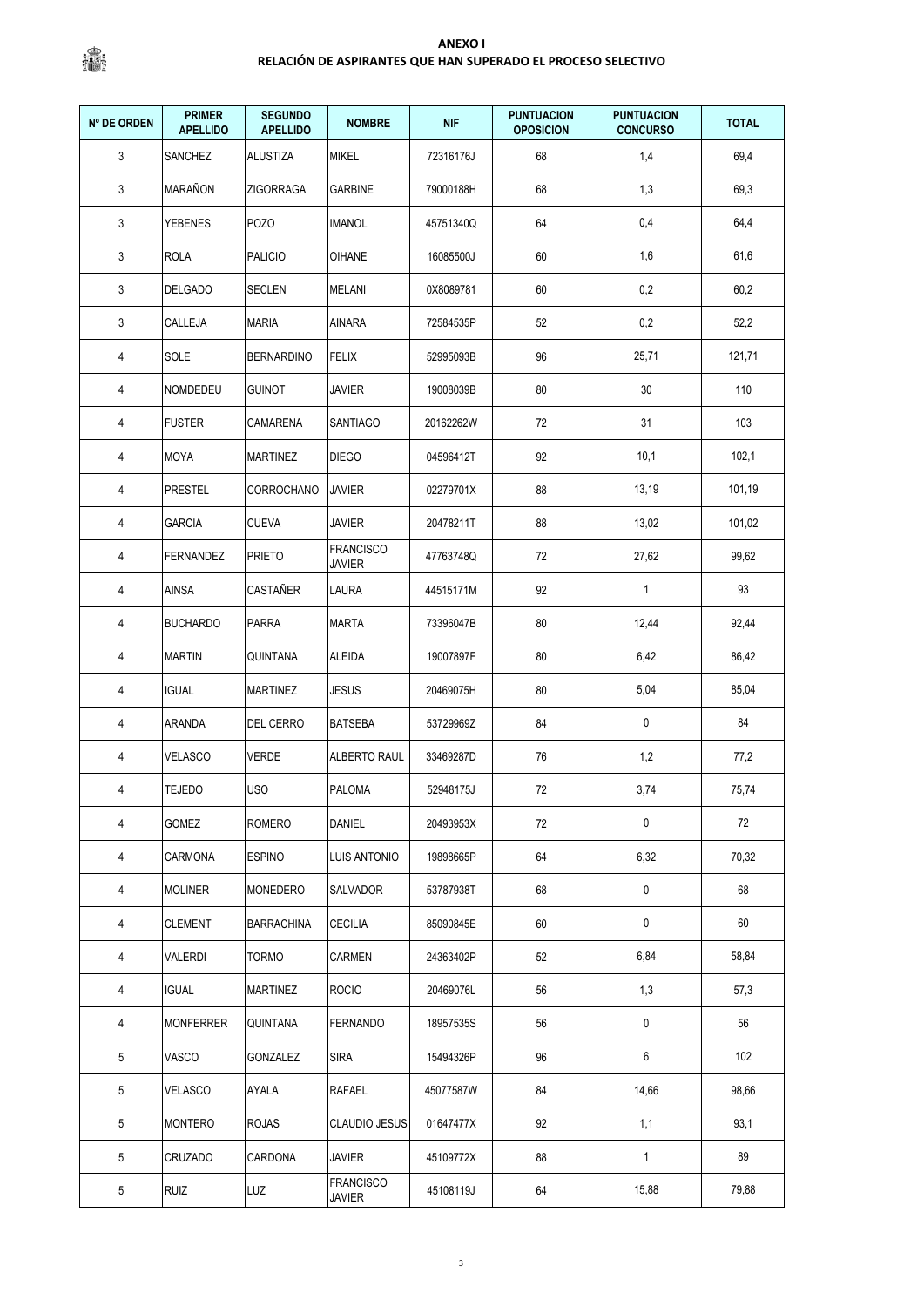| <b>Nº DE ORDEN</b> | <b>PRIMER</b><br><b>APELLIDO</b> | <b>SEGUNDO</b><br><b>APELLIDO</b> | <b>NOMBRE</b>                     | <b>NIF</b> | <b>PUNTUACION</b><br><b>OPOSICION</b> | <b>PUNTUACION</b><br><b>CONCURSO</b> | <b>TOTAL</b> |
|--------------------|----------------------------------|-----------------------------------|-----------------------------------|------------|---------------------------------------|--------------------------------------|--------------|
| 5                  | <b>FERNANDEZ</b>                 | <b>GUERRERO</b>                   | <b>MARIA DE</b><br><b>AFRICA</b>  | 45104006V  | 72                                    | 3,7                                  | 75,7         |
| 5                  | <b>BOUHOUT</b>                   | <b>TELLAL</b>                     | NAIMA                             | 46155121D  | 68                                    | 6,5                                  | 74,5         |
| 5                  | <b>MANJON</b>                    | ENFEDDAL                          | SABRA                             | 45105259M  | 56                                    | 10                                   | 66           |
| 6                  | <b>GALLEGO</b>                   | <b>SUBIRES</b>                    | <b>NOELIA</b>                     | 74867245Z  | 92                                    | 27,12                                | 119,12       |
| 6                  | <b>ESCRIBANO</b>                 | CARRASCOSA                        | JOSE CARLOS                       | 06260610X  | 92                                    | 22,72                                | 114,72       |
| 6                  | <b>ROSAS</b>                     | <b>RAMOS</b>                      | <b>JUAN ANTONIO</b>               | 77326176S  | 84                                    | 21                                   | 105          |
| 6                  | <b>REUS</b>                      | <b>MEDINA</b>                     | <b>ANTONIO</b>                    | 30546247Q  | 84                                    | 20,5                                 | 104,5        |
| 6                  | JIMENEZ                          | GARCIA                            | LAURA                             | 47518015S  | 76                                    | 20,88                                | 96,88        |
| 6                  | <b>MORENO</b>                    | <b>RUANO</b>                      | <b>JUAN ANTONIO</b>               | 77343786F  | 80                                    | 15,89                                | 95,89        |
| 6                  | <b>GARCIA</b>                    | RAMIREZ DE<br>ARELLANO            | ESPERANZA                         | 30246617F  | 92                                    | 2,65                                 | 94,65        |
| 6                  | <b>MANZANO</b>                   | ROMERO                            | <b>MARIA DEL</b><br><b>AGUILA</b> | 75715952K  | 84                                    | 10,33                                | 94,33        |
| 6                  | <b>AGUILERA</b>                  | <b>GONZALEZ</b>                   | <b>MIREYA</b>                     | 76637120Q  | 92                                    | 2,16                                 | 94,16        |
| 6                  | <b>CUEVAS</b>                    | <b>PORRAS</b>                     | JOSE ANTONIO                      | 27393304M  | 88                                    | 5,74                                 | 93,74        |
| 6                  | LOPEZ                            | VALENZUELA                        | <b>MARIA LIDIA</b>                | 77338435S  | 68                                    | 22,92                                | 90,92        |
| 6                  | <b>MADUEÑO</b>                   | <b>FERNANDEZ</b>                  | <b>JOSE ANTONIO</b>               | 80158284H  | 88                                    | 2,46                                 | 90,46        |
| 6                  | <b>JIMENEZ</b>                   | LAGUNA                            | <b>MARIA ELENA</b>                | 30942973S  | 88                                    | 2,3                                  | 90,3         |
| 6                  | <b>NOGALES</b>                   | CORRALES                          | JOSE LUIS                         | 32039600W  | 68                                    | 20,94                                | 88,94        |
| 6                  | ANDARIAS                         | VALLEZ                            | <b>JOSE LUIS</b>                  | 5696928N   | 80                                    | 7,92                                 | 87,92        |
| 6                  | VALERO                           | FERNÁNDEZ                         | <b>JOSE MARIA</b>                 | 26031240R  | 68                                    | 19,75                                | 87,75        |
| 6                  | <b>PLIEGO</b>                    | <b>MARTINEZ</b>                   | <b>MARIA ISABEL</b>               | 77356567T  | 80                                    | 2,97                                 | 82,97        |
| 6                  | RUEDA                            | GARCIA                            | <b>JOSE MANUEL</b>                | 78686370N  | 76                                    | 1,2                                  | 77,2         |
| 6                  | <b>VICO</b>                      | <b>ROMERA</b>                     | <b>JOSE MIGUEL</b>                | 77354194L  | 72                                    | 1,7                                  | 73,7         |
| 6                  | <b>REYES</b>                     | PADILLA                           | <b>FRANCISCO</b>                  | 26510243Y  | 72                                    | 0                                    | 72           |
| 6                  | PALOMINO                         | <b>MARTIN</b>                     | RAQUEL                            | 26045404C  | 52                                    | 16,2                                 | 68,2         |
| 6                  | JIMENEZ                          | <b>DELGADO</b>                    | LAURA                             | 80109054P  | 68                                    | $\pmb{0}$                            | 68           |
| 6                  | ORDOÑEZ                          | <b>CUMBRERAS</b>                  | <b>CRISTINA</b>                   | 77361443T  | 64                                    | 2,5                                  | 66,5         |
| 6                  | NAVARRETE                        | CARMONA                           | <b>DOLORES</b>                    | 78687771X  | 60                                    | 2,02                                 | 62,02        |
| 6                  | <b>MARIN</b>                     | MUÑOZ                             | <b>MARIA ISABEL</b>               | 26249189W  | 52                                    | $\mathbf{3}$                         | 55           |
| $\overline{7}$     | <b>CASTROVIEJO</b>               | PALOMO                            | <b>AITOR</b>                      | 72502484K  | 96                                    | 8,74                                 | 104,74       |
| $\overline{7}$     | <b>MARTIN</b>                    | GONZALEZ                          | CARLOS                            | 52903952L  | 88                                    | $\mathbf{3}$                         | 91           |
| $\overline{7}$     | LUCAS                            | SANCHEZ                           | <b>IVAN</b>                       | 44553689K  | 68                                    | 1,7                                  | 69,7         |
| $\overline{7}$     | ABOY                             | ALVAREZ                           | <b>AINHOA</b>                     | 53183384R  | 64                                    | 4,24                                 | 68,24        |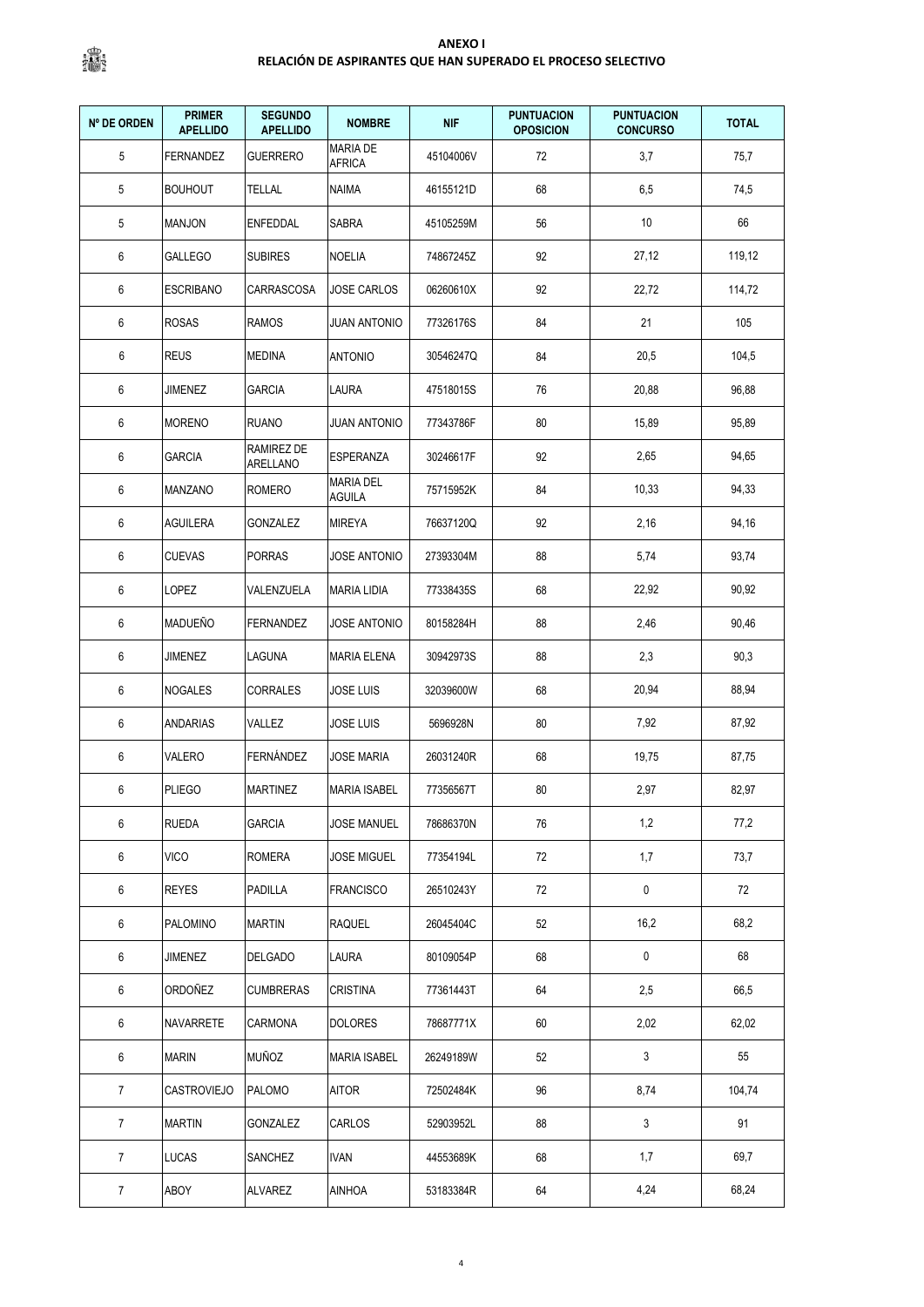| <b>Nº DE ORDEN</b> | <b>PRIMER</b><br><b>APELLIDO</b> | <b>SEGUNDO</b><br><b>APELLIDO</b> | <b>NOMBRE</b>            | <b>NIF</b> | <b>PUNTUACION</b><br><b>OPOSICION</b> | <b>PUNTUACION</b><br><b>CONCURSO</b> | <b>TOTAL</b> |
|--------------------|----------------------------------|-----------------------------------|--------------------------|------------|---------------------------------------|--------------------------------------|--------------|
| $\overline{7}$     | <b>HUEGUN</b>                    | <b>ITURRALDE</b>                  | <b>JOSEBA</b><br>AINGERU | 44151766T  | 68                                    | 0,2                                  | 68,2         |
| $\overline{7}$     | <b>BERGARA</b>                   | <b>GOIKOTXEA</b>                  | <b>NAGORE</b>            | 44167401H  | 64                                    | 3                                    | 67           |
| 8                  | GOMEZ                            | <b>GUTIERREZ</b>                  | <b>RICARDO</b>           | 40350404D  | 76                                    | 32,6                                 | 108,6        |
| 8                  | DE MELCHOR                       | <b>FARRE</b>                      | <b>ROGER</b>             | 47324265V  | 92                                    | 7,24                                 | 99,24        |
| 8                  | <b>INFANTE</b>                   | SERRANO                           | <b>DIEGO</b>             | 71955351N  | 92                                    | 1,66                                 | 93,66        |
| 8                  | <b>NABOT</b>                     | <b>SUAREZ</b>                     | <b>CRISTINA</b>          | 41552819F  | 80                                    | 6,14                                 | 86,14        |
| 9                  | <b>CARMONA</b>                   | <b>ROBLEDILLO</b>                 | <b>CRISTINA</b>          | 47494694Q  | 68                                    | 25,45                                | 93,45        |
| 9                  | SANMARTIN                        | <b>DIAZ</b>                       | <b>PAULA</b>             | 45312799Q  | 80                                    | 6,12                                 | 86,12        |
| 9                  | <b>CALABUIG</b>                  | LAGO                              | <b>ALDO</b>              | 45316536G  | 80                                    | 2,36                                 | 82,36        |
| 9                  | <b>MARZOK</b>                    | AMAR                              | KAMAL                    | 45730907F  | 72                                    | 5,3                                  | 77,3         |
| 9                  | <b>GALINDO</b>                   | <b>MILLET</b>                     | CARLOS                   | 45320925T  | 76                                    | 0                                    | 76           |
| 9                  | <b>CERDAN</b>                    | LANDEIRA                          | <b>JUAN MANUEL</b>       | 45305408P  | 72                                    | 1                                    | 73           |
| 9                  | GONZALEZ                         | <b>ESPINOSA</b>                   | <b>ESTHER</b>            | 45298644Y  | 60                                    | 12,98                                | 72,98        |
| 9                  | LEAL                             | <b>MARTIN</b>                     | <b>FRANCISCO</b><br>JOSE | 45309521G  | 68                                    | 4,14                                 | 72,14        |
| 9                  | LOPEZ                            | SAAVEDRA                          | <b>ANTONIO</b>           | 45298021G  | 52                                    | 17,04                                | 69,04        |
| 9                  | CALVO                            | SALVADOR                          | <b>IRENE</b>             | 45312408Q  | 52                                    | 0                                    | 52           |
| 10                 | <b>MORENO</b>                    | <b>ASURMENDI</b>                  | <b>DAVID</b>             | 72689714P  | 80                                    | 30,3                                 | 110,3        |
| 10                 | <b>MARTIN</b>                    | <b>GARCIA</b>                     | <b>ALBERTO</b>           | 71941508S  | 100                                   | 4                                    | 104          |
| 10                 | CAÑIBANO                         | PELAEZ                            | <b>DIEGO</b>             | 71119876N  | 88                                    | 15,7                                 | 103,7        |
| 10                 | <b>TORRES</b>                    | <b>GARCIA</b>                     | <b>LUIS</b>              | 29141769X  | 60                                    | 30,1                                 | 90,1         |
| 10                 | <b>FORCADA</b>                   | <b>MARTIN</b>                     | <b>PALOMA</b>            | 72816006F  | 88                                    | 1,22                                 | 89,22        |
| 10                 | <b>URDICIAIN</b>                 | GARDE                             | ALEJANDRA                | 72812932K  | 84                                    | 0,1                                  | 84,1         |
| 10                 | <b>IRIGOYEN</b>                  | <b>MARTINEZ</b>                   | <b>IGNACIO</b>           | 72817392J  | 76                                    | 1,88                                 | 77,88        |
| 10                 | <b>JAUQUICOA</b>                 | NARVAEZ                           | <b>ALICIA</b>            | 72803472P  | 76                                    | 1,84                                 | 77,84        |
| 10                 | <b>ECHEVERRIA</b>                | <b>MARTINEZ</b>                   | ANDER                    | 73119942K  | 76                                    | 0,1                                  | 76,1         |
| 10                 | <b>MARTINEZ</b>                  | AYUCAR                            | <b>ENEKO</b>             | 72802534J  | 72                                    | 1,58                                 | 73,58        |
| 10                 | JIMENEZ                          | <b>SANTIAGO</b>                   | YOLANDA                  | 05468997B  | 68                                    | $\overline{2}$                       | 70           |
| 10                 | <b>GUBIA</b>                     | ARAMBURU                          | <b>NOELIA</b>            | 73122881Q  | 64                                    | 4,2                                  | 68,2         |
| 10                 | <b>MORENO</b>                    | VIDEGAIN                          | IÑAKI                    | 72691734G  | 64                                    | 2,38                                 | 66,38        |
| 10                 | CERRO                            | <b>RUIZ</b>                       | <b>DIEGO</b>             | 72822880G  | 64                                    | 1,1                                  | 65,1         |
| 10                 | VAZQUEZ                          | LARRAYOZ                          | JON                      | 73117545Q  | 64                                    | 0,43                                 | 64,43        |
| 10                 | VEGA                             | <b>DIEGO</b>                      | <b>IVAN</b>              | 73138493B  | 64                                    | 0,1                                  | 64,1         |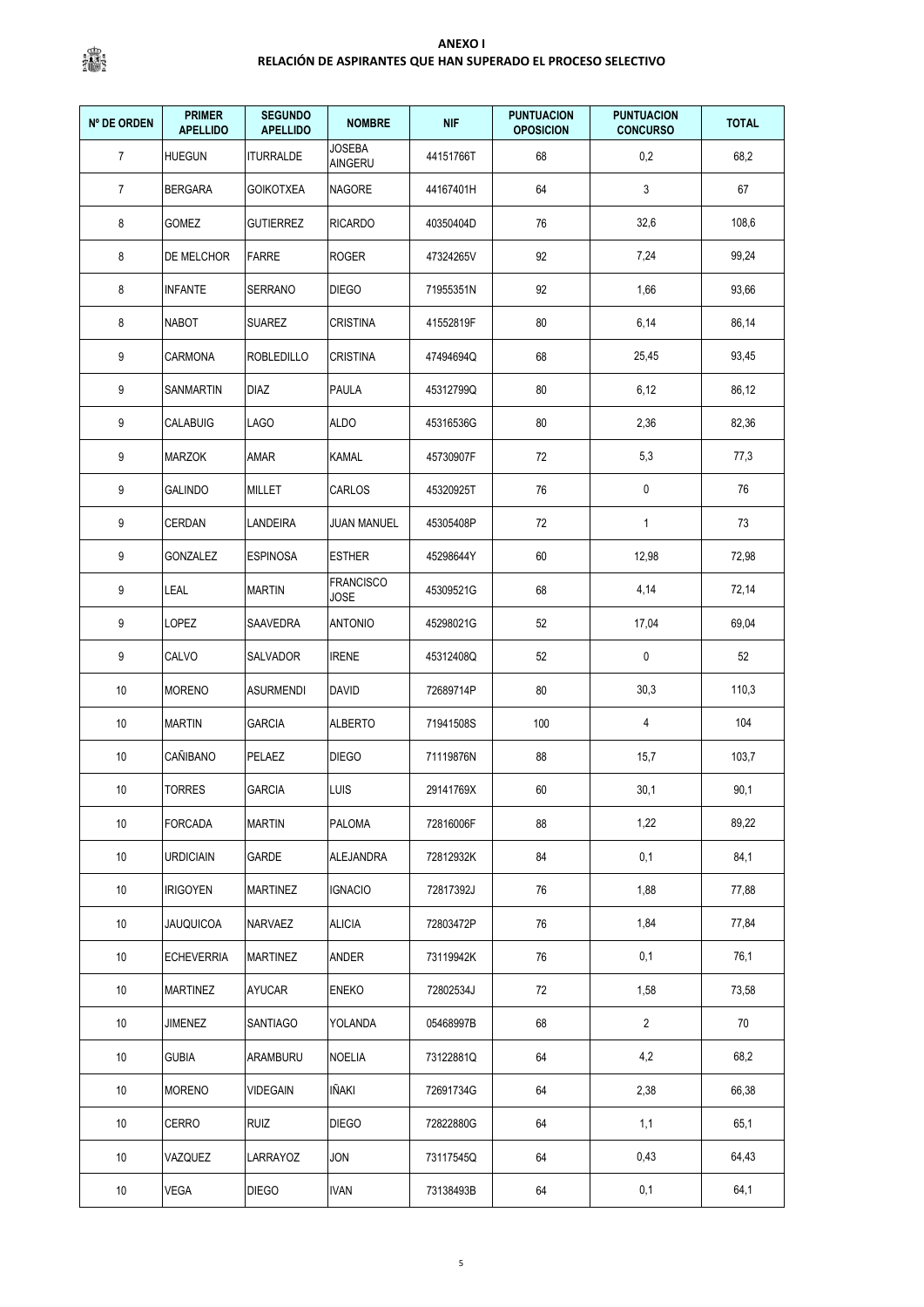| <b>Nº DE ORDEN</b> | <b>PRIMER</b><br><b>APELLIDO</b> | <b>SEGUNDO</b><br><b>APELLIDO</b> | <b>NOMBRE</b>                   | <b>NIF</b> | <b>PUNTUACION</b><br><b>OPOSICION</b> | <b>PUNTUACION</b><br><b>CONCURSO</b> | <b>TOTAL</b> |
|--------------------|----------------------------------|-----------------------------------|---------------------------------|------------|---------------------------------------|--------------------------------------|--------------|
| 10                 | <b>ESTRADA</b>                   | <b>PINTO</b>                      | <b>ALEXIS</b>                   | 73123572V  | 60                                    | 1,2                                  | 61,2         |
| 10                 | CORDON                           | <b>HORCADA</b>                    | ANGELA                          | 72818437T  | 56                                    | 0                                    | 56           |
| 10                 | EZQUER                           | <b>RASTRILLA</b>                  | <b>MIREN</b>                    | 73117040V  | 52                                    | 1,1                                  | 53,1         |
| 10                 | <b>ROMERO</b>                    | CALVO                             | DANIEL                          | 73141891M  | 52                                    | 1,1                                  | 53,1         |
| 11                 | <b>SUTIL</b>                     | <b>ESTEVES</b>                    | ALMUDENA                        | 44482780K  | 92                                    | 13,94                                | 105,94       |
| 11                 | CANO                             | <b>GONZALEZ</b>                   | <b>DAVID</b>                    | 44493331S  | 92                                    | 12,6                                 | 104,6        |
| 11                 | GONZALEZ                         | <b>FONTANALS</b>                  | CARLOS                          | 48897363F  | 84                                    | 18,74                                | 102,74       |
| 11                 | CARBALLO                         | <b>BENITO</b>                     | MANUEL                          | 44813570W  | 96                                    | 6,2                                  | 102,2        |
| 11                 | <b>REY</b>                       | <b>GONZALEZ</b>                   | <b>JACOBO</b>                   | 44473823B  | 84                                    | 17,34                                | 101,34       |
| 11                 | <b>ARANGO</b>                    | ARMESTO                           | JAVIER                          | 33537573P  | 96                                    | 3,7                                  | 99,7         |
| 11                 | <b>MONTERO</b>                   | LOPEZ                             | ALEJANDRO                       | 44474075X  | 96                                    | 2,3                                  | 98,3         |
| 11                 | <b>OSORIO</b>                    | PELAEZ                            | PABLO                           | 44838174L  | 92                                    | 4,12                                 | 96,12        |
| 11                 | VAQUERO                          | <b>DOMINGUEZ</b>                  | <b>MARIA JOSE</b>               | 44455137R  | 76                                    | 17,5                                 | 93,5         |
| 11                 | O'CALLAGHAN                      | <b>DOMINGUEZ</b>                  | LAIA                            | 39921883R  | 92                                    | 1,3                                  | 93,3         |
| 11                 | LOSADA                           | <b>VILA</b>                       | <b>MARIA</b><br><b>DOLORES</b>  | 44448477B  | 88                                    | 4,24                                 | 92,24        |
| 11                 | EIRIZ                            | LIMIA                             | <b>NOELIA</b>                   | 44449441D  | 88                                    | 3                                    | 91           |
| 11                 | <b>IGLESIAS</b>                  | CARBALLO                          | ANDREA                          | 44458027Q  | 72                                    | 14,65                                | 86,65        |
| 11                 | VERGARA                          | <b>RODRIGUEZ</b>                  | <b>MARIA</b><br><b>VICTORIA</b> | 44476006W  | 84                                    | $\overline{2}$                       | 86           |
| 11                 | <b>ROBLES</b>                    | LEITE                             | MIGUEL ANGEL                    | 44468777W  | 64                                    | 21,78                                | 85,78        |
| 11                 | <b>ALVAREZ</b>                   | <b>GUTIERREZ</b>                  | <b>JORGE</b>                    | 44490109J  | 84                                    | 1,35                                 | 85,35        |
| 11                 | GONZALEZ                         | FRAGA                             | CARLOS<br>MANUEL                | 50315260T  | 84                                    | $\pmb{0}$                            | 84           |
| 11                 | LOPEZ                            | RICO                              | <b>DIEGO</b>                    | 71502055T  | 80                                    | 3,64                                 | 83,64        |
| 11                 | <b>RODRIGUEZ</b>                 | <b>RAMOS</b>                      | <b>MARIA</b>                    | 44464147H  | 76                                    | 2,3                                  | 78,3         |
| 11                 | <b>MORANDEIRA</b>                | SEIJO                             | <b>DAVID</b>                    | 33543035L  | 72                                    | 4,04                                 | 76,04        |
| 11                 | <b>VILLAMARIN</b>                | CASTRO                            | <b>IRIA</b>                     | 33343778B  | 72                                    | 3,14                                 | 75,14        |
| 11                 | LOPEZ                            | GONZALEZ                          | ESTEBAN                         | 44474849W  | 72                                    | 0,1                                  | 72,1         |
| 11                 | TRABADO                          | GOMEZ                             | <b>ISABEL</b>                   | 33349591M  | 68                                    | 1,1                                  | 69,1         |
| 11                 | <b>NIETO</b>                     | <b>GARCIA</b>                     | <b>ALEJANDRO</b>                | 44484699P  | 68                                    | 1,01                                 | 69,01        |
| 11                 | FERNANDEZ                        | FERNANDEZ                         | CRISTINA                        | 44473835T  | 64                                    | 3                                    | 67           |
| 11                 | ALVAREZ                          | <b>ESTEVEZ</b>                    | <b>LETICIA</b>                  | 44481744C  | 60                                    | $\overline{2}$                       | 62           |
| 11                 | GIL                              | <b>BRAVO</b>                      | LAURA                           | 76723495A  | 60                                    | 1,6                                  | 61,6         |
| 11                 | YAÑEZ                            | VAZQUEZ                           | <b>RUBEN</b>                    | 44478310J  | 52                                    | $\mathbf{1}$                         | 53           |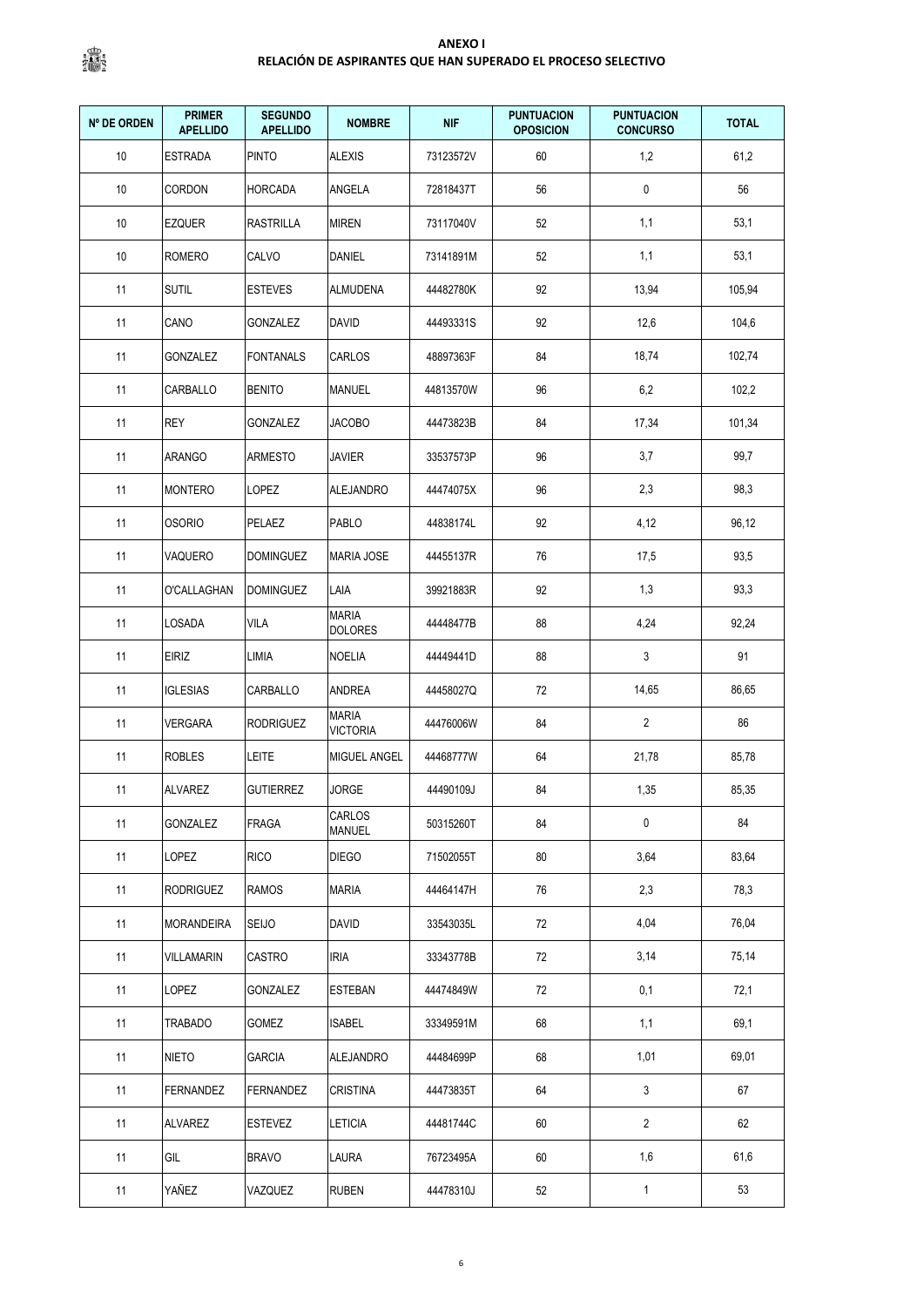| <b>Nº DE ORDEN</b> | <b>PRIMER</b><br><b>APELLIDO</b> | <b>SEGUNDO</b><br><b>APELLIDO</b> | <b>NOMBRE</b>              | <b>NIF</b> | <b>PUNTUACION</b><br><b>OPOSICION</b> | <b>PUNTUACION</b><br><b>CONCURSO</b> | <b>TOTAL</b> |
|--------------------|----------------------------------|-----------------------------------|----------------------------|------------|---------------------------------------|--------------------------------------|--------------|
| 11                 | <b>MARTINEZ</b>                  | <b>MARTINEZ</b>                   | <b>IVAN</b>                | 44656646F  | 52                                    | 0,6                                  | 52,6         |
| 12                 | <b>CORTEGOSO</b>                 | <b>MOREIRA</b>                    | XIANA                      | 78738482Y  | 92                                    | 6,6                                  | 98,6         |
| 12                 | FONTENLA                         | <b>RODRIGUEZ</b>                  | MANUEL                     | 53181900N  | 88                                    | 10,18                                | 98,18        |
| 12                 | <b>PEREIRO</b>                   | <b>SUAREZ</b>                     | JUAN                       | 35579603Y  | 88                                    | 6,06                                 | 94,06        |
| 12                 | VILAS                            | AGUILERA                          | <b>MARIA TERESA</b>        | 36112919K  | 72                                    | 20,68                                | 92,68        |
| 12                 | <b>TAMAME</b>                    | <b>BLANCO</b>                     | <b>MARIA TERESA</b>        | 9392823Z   | 84                                    | 3,76                                 | 87,76        |
| 12                 | CABALEIRO                        | <b>GROBA</b>                      | <b>SOFIA</b>               | 15490550G  | 84                                    | 3,58                                 | 87,58        |
| 12                 | NUÑEZ                            | COSTAS                            | <b>PATRICIA</b>            | 36092533J  | 84                                    | 3,56                                 | 87,56        |
| 12                 | <b>ALVAREZ</b>                   | <b>ALVAREZ</b>                    | <b>CEUS</b>                | 53188636D  | 72                                    | 14,62                                | 86,62        |
| 12                 | <b>ORTIZ</b>                     | <b>BENITO</b>                     | AARON                      | 46796012M  | 80                                    | 5,8                                  | 85,8         |
| 12                 | SANTOS                           | LEMOS                             | ANA                        | 78734190S  | 80                                    | 5,78                                 | 85,78        |
| 12                 | <b>PUERTAS</b>                   | <b>DORADO</b>                     | MAR                        | 77411056W  | 84                                    | 1,2                                  | 85,2         |
| 12                 | <b>BAÑUELOS</b>                  | LUNA                              | <b>FRANCISCO</b><br>ELOY   | 53191212D  | 80                                    | $\overline{2}$                       | 82           |
| 12                 | ESCARZA                          | BAÑA                              | <b>MARIA DEL</b><br>CARMEN | 16303903P  | 52                                    | 30                                   | 82           |
| 12                 | MARTINEZ                         | SAMPAYO                           | SONIA                      | 35566898C  | 80                                    | 1,6                                  | 81,6         |
| 12                 | <b>FREIRIA</b>                   | <b>BASTERO</b>                    | <b>FERNANDO</b>            | 53191407C  | 80                                    | $\mathbf{1}$                         | 81           |
| 12                 | SALGUEIRO                        | <b>FILGUEIRA</b>                  | <b>RICARDO</b>             | 36083348M  | 80                                    | 0,88                                 | 80,88        |
| 12                 | PELAEZ                           | VAZQUEZ                           | <b>HORACIO</b>             | 39452129E  | 76                                    | 4,72                                 | 80,72        |
| 12                 | LOPEZ                            | GOMEZ                             | VALERIA                    | 36175189F  | 76                                    | 2,2                                  | 78,2         |
| 12                 | <b>VIZOSO</b>                    | <b>MARCOS</b>                     | SOFIA                      | 78736617G  | 76                                    | 2,16                                 | 78,16        |
| 12                 | NOGUERAS                         | <b>RIZZO</b>                      | ANDRES                     | 36129923M  | 68                                    | 9,17                                 | 77,17        |
| 12                 | <b>RODRIGUEZ</b>                 | <b>VICENTE</b>                    | <b>BORJA</b>               | 46095666D  | 76                                    | 1,1                                  | 77,1         |
| 12                 | <b>PICO</b>                      | <b>MARTINEZ</b>                   | <b>FRANCISCO</b>           | 79330842R  | 52                                    | 24,1                                 | 76,1         |
| 12                 | <b>GROBA</b>                     | <b>RODRIGUEZ</b>                  | SAMUEL                     | 53172358S  | 64                                    | 12,02                                | 76,02        |
| 12                 | <b>AMOEDO</b>                    | <b>FERREIRO</b>                   | <b>MONICA</b>              | 53180853T  | $72\,$                                | 2,6                                  | 74,6         |
| 12                 | CARNERO                          | <b>BESTEIRO</b>                   | <b>ANTONIO</b>             | 44479132F  | 68                                    | 5,84                                 | 73,84        |
| 12                 | <b>SEIJO</b>                     | CARRERA                           | <b>SILVIA</b>              | 53184920L  | $72\,$                                | 1,5                                  | 73,5         |
| 12                 | <b>CERNADAS</b>                  | PONTE VELOSO                      | <b>NURIA</b>               | 53178032P  | 68                                    | 2,24                                 | 70,24        |
| 12                 | <b>GUNTIN</b>                    | <b>MIRANDA</b>                    | <b>MARIA JOSE</b>          | 36132669Z  | 68                                    | 0,4                                  | 68,4         |
| 12                 | <b>PIÑEIRO</b>                   | <b>RODRIGUEZ</b>                  | <b>CRISTIAN</b>            | 53182094E  | 64                                    | 1,6                                  | 65,6         |
| 12                 | ALVAREZ                          | <b>LAGO</b>                       | <b>JAVIER</b>              | 36150045W  | 64                                    | 1,2                                  | 65,2         |
| 12                 | GONZALEZ                         | OYA                               | DANIEL                     | 35572545D  | 64                                    | 0,82                                 | 64,82        |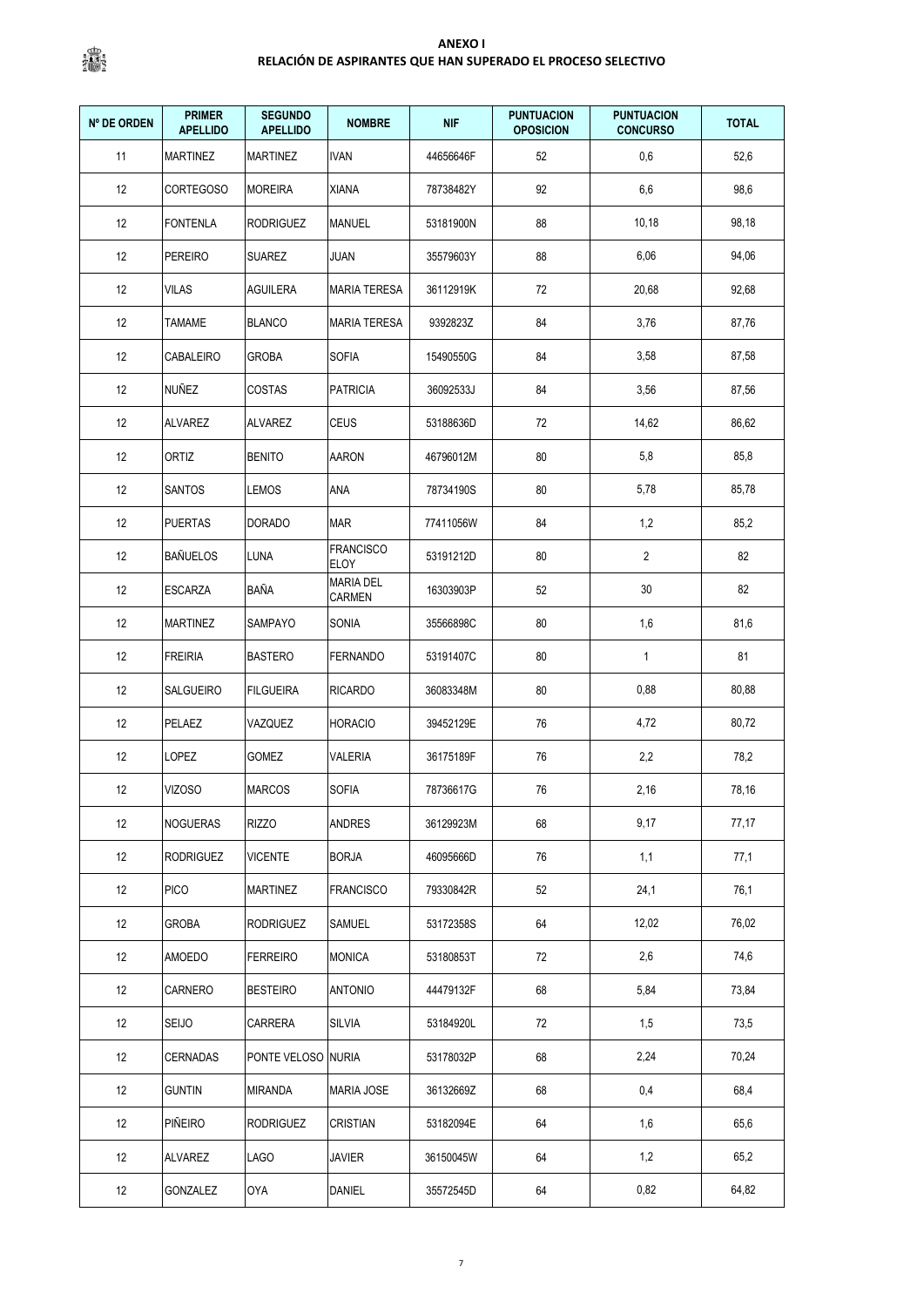| <b>Nº DE ORDEN</b> | <b>PRIMER</b><br><b>APELLIDO</b> | <b>SEGUNDO</b><br><b>APELLIDO</b> | <b>NOMBRE</b>                       | <b>NIF</b> | <b>PUNTUACION</b><br><b>OPOSICION</b> | <b>PUNTUACION</b><br><b>CONCURSO</b> | <b>TOTAL</b> |
|--------------------|----------------------------------|-----------------------------------|-------------------------------------|------------|---------------------------------------|--------------------------------------|--------------|
| 12                 | <b>BOUZADA</b>                   | <b>VILLAR</b>                     | <b>ALBERTO</b>                      | 36165068Y  | 56                                    | 6,14                                 | 62,14        |
| 12                 | FERNANDEZ                        | <b>GUARDIOLA</b>                  | LOIRA                               | 53197130Q  | 60                                    | $\mathbf{1}$                         | 61           |
| 12                 | <b>FERNANDEZ</b>                 | <b>PIÑEIRO</b>                    | ALBERTO                             | 77010431Z  | 60                                    | 0,3                                  | 60,3         |
| 12                 | <b>FERNANDEZ</b>                 | <b>PALMAS</b>                     | <b>CHRISTIAN</b>                    | 39464743D  | 56                                    | 0,88                                 | 56,88        |
| 12                 | PEREZ                            | <b>ALONSO</b>                     | <b>JULIO CESAR</b>                  | 36087269Q  | 56                                    | 0,6                                  | 56,6         |
| 12                 | <b>BAS</b>                       | VILLANUEVA                        | <b>FRANCISCO</b>                    | 35577436R  | 52                                    | 4,48                                 | 56,48        |
| 12                 | <b>DIESTE</b>                    | <b>RIAL</b>                       | <b>ELISABET</b>                     | 53189518V  | 56                                    | 0,2                                  | 56,2         |
| 12                 | <b>PAZO</b>                      | <b>PEREIRA</b>                    | <b>MIGUEL</b>                       | 15490595A  | 56                                    | 0                                    | 56           |
| 13                 | <b>TAVERA</b>                    | <b>CUESTA</b>                     | <b>ANTONIO LUIS</b>                 | 07975610S  | 84                                    | 30                                   | 114          |
| 13                 | <b>GARCIA</b>                    | <b>GARCIA</b>                     | <b>MARTIN</b>                       | 07980695V  | 80                                    | 31,9                                 | 111,9        |
| 13                 | <b>CASILLAS</b>                  | SANCHEZ                           | <b>ROBERTO</b>                      | 70885850B  | 84                                    | 17,62                                | 101,62       |
| 13                 | LOPEZ                            | <b>RODRIGUEZ</b>                  | <b>MIGUEL</b>                       | 71018956Q  | 92                                    | 8,72                                 | 100,72       |
| 13                 | <b>ISIDRO</b>                    | SANCHEZ                           | <b>SERGIO</b>                       | 70873136Q  | 92                                    | 2,64                                 | 94,64        |
| 13                 | <b>DELGADO</b>                   | <b>RODRIGUEZ</b>                  | <b>ESTHER</b>                       | 45686593Z  | 88                                    | 5,82                                 | 93,82        |
| 13                 | CALZADA                          | SANCHEZ                           | <b>LUCIA</b>                        | 70901442D  | 92                                    | 1,2                                  | 93,2         |
| 13                 | PEREZ                            | <b>FERNANDEZ</b>                  | <b>PATRICIA</b><br><b>GUADALUPE</b> | 47515252N  | 68                                    | 21,78                                | 89,78        |
| 13                 | ARIAS                            | <b>MARTINEZ</b>                   | ANAIS                               | 70890117T  | 88                                    | 1,2                                  | 89,2         |
| 13                 | LOBATO                           | GOMEZ                             | <b>GABRIEL</b>                      | 50987517J  | 80                                    | 6,4                                  | 86,4         |
| 13                 | VILLALUSTRE                      | <b>SANCHEZ</b>                    | <b>JOAQUIN</b><br><b>ALBERTO</b>    | 70877177D  | 64                                    | 22,36                                | 86,36        |
| 13                 | CORVO                            | SEÑORAN                           | <b>CLEMENTE</b>                     | 47524119R  | $72\,$                                | 13,29                                | 85,29        |
| 13                 | <b>MARTIN</b>                    | <b>PORTAL</b>                     | <b>JORGE</b>                        | 70864450R  | 64                                    | 20,86                                | 84,86        |
| 13                 | LOPEZ                            | <b>ECHEVARRIA</b>                 | GASPAR                              | 07873784X  | 80                                    | 4,66                                 | 84,66        |
| 13                 | <b>RUIZ</b>                      | CARRASCO                          | ana<br><b>GUADALUPE</b>             | 07990028N  | 84                                    | 0                                    | 84           |
| 13                 | <b>MARTIN</b>                    | <b>MARTIN</b>                     | JUANA MARIA                         | 07990915W  | 80                                    | $\overline{2}$                       | 82           |
| 13                 | <b>RODRIGUEZ</b>                 | <b>TEJEDOR</b>                    | ROSA MARIA                          | 71171886L  | 80                                    | 1,2                                  | 81,2         |
| 13                 | <b>VEGA</b>                      | <b>HERNANDEZ</b>                  | GUILLERMO                           | 71036173Y  | 80                                    | 0,4                                  | 80,4         |
| 13                 | <b>BAÑOS</b>                     | <b>MARTIN</b>                     | <b>ISABEL</b>                       | 06591315K  | 76                                    | 0                                    | 76           |
| 13                 | <b>GUARIDO</b>                   | <b>BUSTOS</b>                     | <b>PATRICIA</b>                     | 70888106J  | 76                                    | 0                                    | 76           |
| 13                 | <b>GUERRAS</b>                   | <b>PAVON</b>                      | LOURDES                             | 70890081X  | 72                                    | 4                                    | 76           |
| 13                 | ALFAGEME                         | GONZALEZ                          | <b>BEATRIZ</b>                      | 70880249E  | 68                                    | 0                                    | 68           |
| 13                 | ALVAREZ                          | SAHAGUN                           | CAMINO                              | 12422217D  | 64                                    | 3,64                                 | 67,64        |
| 13                 | DIAZ-ALEJO                       | <b>BETETA</b>                     | <b>IRENE</b>                        | 53845988K  | 56                                    | 0                                    | 56           |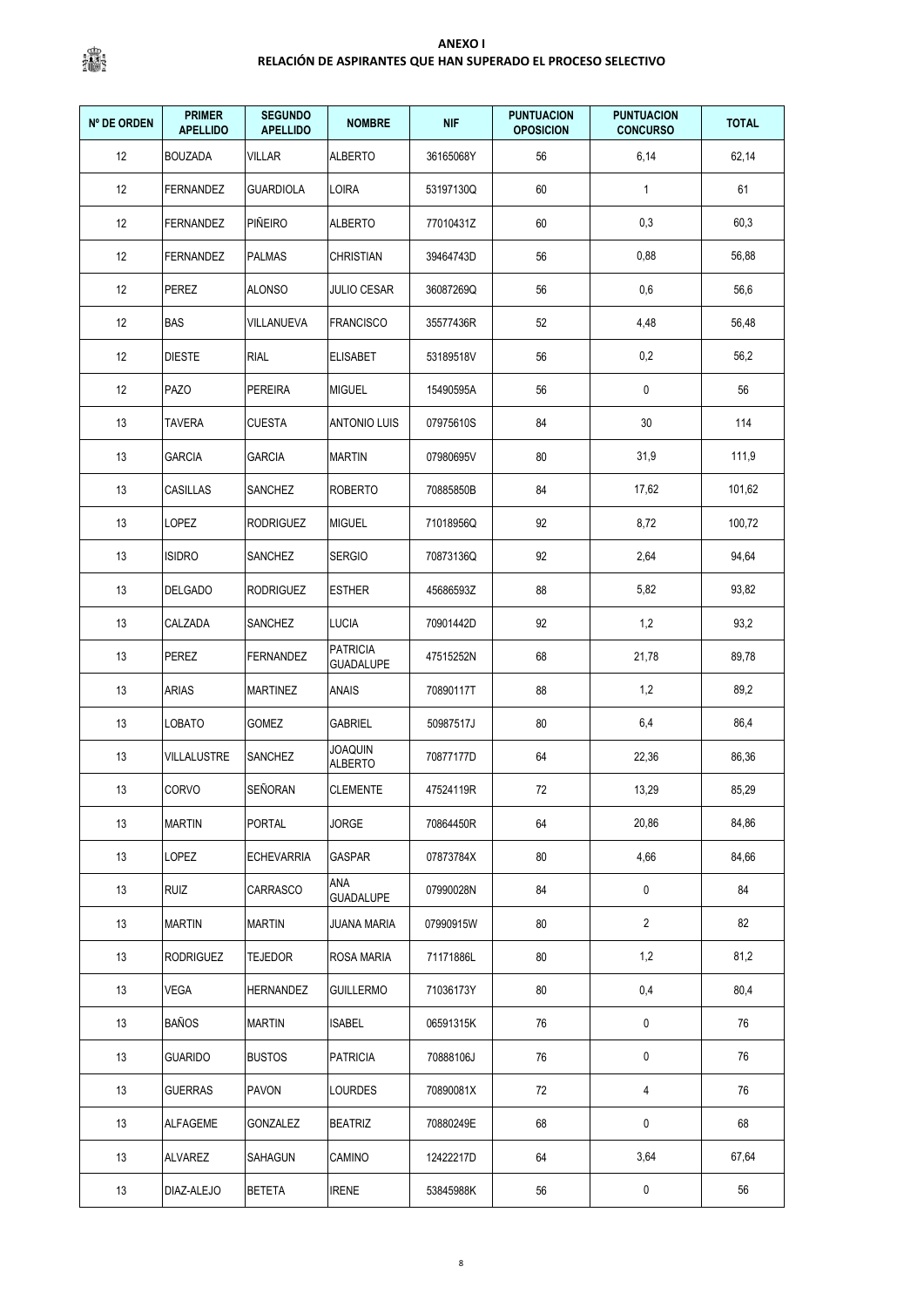| <b>Nº DE ORDEN</b> | <b>PRIMER</b><br><b>APELLIDO</b> | <b>SEGUNDO</b><br><b>APELLIDO</b> | <b>NOMBRE</b>                    | <b>NIF</b> | <b>PUNTUACION</b><br><b>OPOSICION</b> | <b>PUNTUACION</b><br><b>CONCURSO</b> | <b>TOTAL</b> |
|--------------------|----------------------------------|-----------------------------------|----------------------------------|------------|---------------------------------------|--------------------------------------|--------------|
| 14                 | <b>JIMENEZ</b>                   | <b>ESCAÑO</b>                     | <b>OSCAR</b>                     | 33529262T  | 96                                    | 26,32                                | 122,32       |
| 14                 | <b>CRESPO</b>                    | <b>BUSTOS</b>                     | ALEJANDRO                        | 12410374B  | 100                                   | 7,83                                 | 107,83       |
| 14                 | <b>NIETO</b>                     | <b>VECINO</b>                     | <b>EDUARDO</b>                   | 71146200R  | 92                                    | 8,6                                  | 100,6        |
| 14                 | <b>MATRAN</b>                    | <b>FERNANDEZ</b>                  | CARLOS                           | 71158116A  | 92                                    | 7,72                                 | 99,72        |
| 14                 | <b>BACHILLER</b>                 | <b>GUERRA</b>                     | ANGELA<br>COVADONGA              | 71130198F  | 92                                    | 7,7                                  | 99,7         |
| 14                 | SAEZ                             | <b>LOPEZ</b>                      | DANIEL                           | 70820692N  | 96                                    | 1,2                                  | 97,2         |
| 14                 | <b>IGLESIAS</b>                  | <b>GARCIA</b>                     | <b>CAROLINA</b>                  | 71133058S  | 92                                    | 4,12                                 | 96,12        |
| 14                 | <b>RUPEREZ</b>                   | VALENTIN                          | MARCO<br><b>ANTONIO</b>          | 12413556L  | 92                                    | 0,74                                 | 92,74        |
| 14                 | <b>CASQUETE</b>                  | LOPEZ                             | <b>NOELIA</b>                    | 71145627A  | 84                                    | 3                                    | 87           |
| 14                 | <b>HERNANDEZ</b>                 | <b>VILLARREAL</b>                 | SANTIAGO                         | 71126144R  | 84                                    | 3                                    | 87           |
| 14                 | <b>MORO</b>                      | <b>PAJARES</b>                    | <b>EMILIO JAVIER</b>             | 71129404H  | 84                                    | 2,6                                  | 86,6         |
| 14                 | DIAZ                             | CASADO                            | OLGA                             | 05462630S  | 84                                    | $\mathbf{1}$                         | 85           |
| 14                 | DEL CAMPO                        | <b>GARCIA</b>                     | JUAN<br><b>FRANCISCO</b>         | 12384217M  | 84                                    | 0                                    | 84           |
| 14                 | <b>ALONSO</b>                    | <b>MARTINEZ</b>                   | <b>ESTEFANIA</b>                 | 71130029E  | 80                                    | 3,48                                 | 83,48        |
| 14                 | <b>HERNANDO</b>                  | <b>PASTOR</b>                     | <b>BEATRIZ</b>                   | 71168874C  | 80                                    | 3                                    | 83           |
| 14                 | CHACON                           | <b>LEON</b>                       | <b>ROSA MARIA</b>                | 12405255K  | 76                                    | 6,4                                  | 82,4         |
| 14                 | GONZALEZ                         | DEL RIO                           | <b>RUBEN</b>                     | 71144590R  | 80                                    | 2,1                                  | 82,1         |
| 14                 | LOPEZ                            | <b>ARRIBAS</b>                    | ALBERTO                          | 71169228Y  | 80                                    | 1,1                                  | 81,1         |
| 14                 | <b>VICENTE</b>                   | <b>ANDRES</b>                     | DANIEL                           | 12416764F  | 80                                    | 0,78                                 | 80,78        |
| 14                 | <b>OLIVA</b>                     | <b>GARCIA</b>                     | DAVID                            | 02610289L  | 52                                    | 28,36                                | 80,36        |
| 14                 | <b>SOTO</b>                      | <b>MILLAN</b>                     | <b>MIGUEL</b>                    | 71165540K  | 80                                    | 0                                    | 80           |
| 14                 | SAGARDIA                         | PRADERA                           | <b>ROCIO</b>                     | 71160475Q  | 80                                    | 0                                    | 80           |
| 14                 | CORVO                            | SEÑORAN                           | <b>JUAN CARLOS</b>               | 47524120W  | 68                                    | 10,32                                | 78,32        |
| 14                 | DE ROJAS                         | CHACON                            | DAVID ANTONIO                    | 12422174N  | 76                                    | 1,3                                  | 77,3         |
| 14                 | ORTEGA                           | <b>VITORES</b>                    | <b>MARIA DEL</b><br><b>PILAR</b> | 12762927C  | 76                                    | 0                                    | 76           |
| 14                 | ARIAS                            | SAMANIEGO                         | LUIS JESUS                       | 12410097X  | 72                                    | 0                                    | 72           |
| 14                 | <b>OLMOS</b>                     | PEREZ                             | <b>MARIA VIRGINIA</b>            | 71142433Y  | 72                                    | 0                                    | 72           |
| 14                 | <b>RODRIGUEZ</b>                 | CORDERO                           | DAVID                            | 71950067H  | 68                                    | 2,1                                  | 70,1         |
| 14                 | <b>DIEZ</b>                      | DIEZ                              | <b>MARINA</b>                    | 70261553A  | 64                                    | $\sqrt{2}$                           | 66           |
| 14                 | PATINO                           | <b>PANIAGUA</b>                   | <b>JUAN MANUEL</b>               | 70983012K  | 64                                    | 0                                    | 64           |
| 14                 | SANTIAGO                         | VIÑAMBRES                         | <b>EMILIO JOSE</b>               | 47455970R  | 60                                    | 0                                    | 60           |
| 14                 | GONZALEZ-GAY ANDRES              |                                   | <b>FRANCISCO</b><br>PAKYA        | 71970751W  | 56                                    | 0                                    | 56           |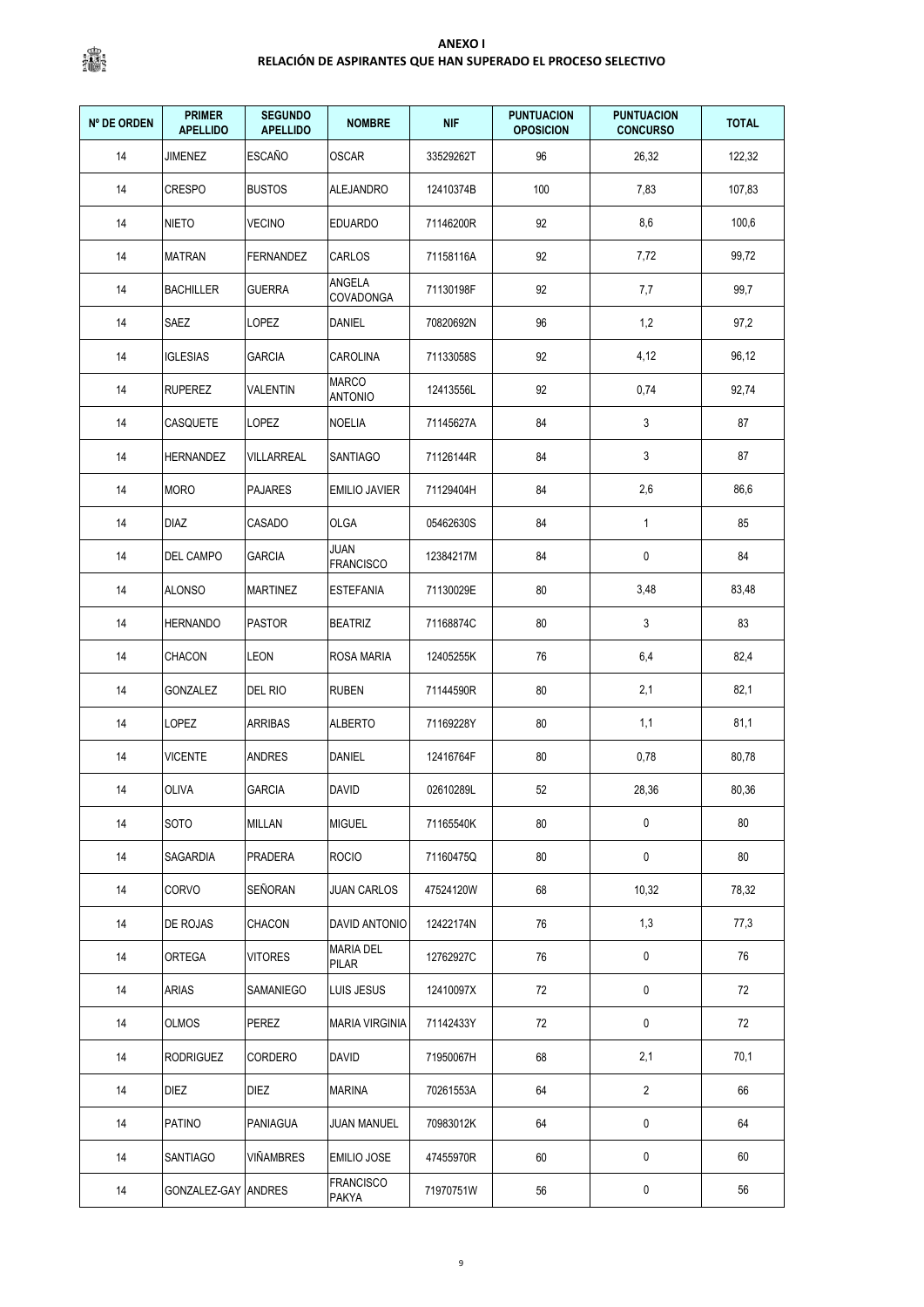| <b>Nº DE ORDEN</b> | <b>PRIMER</b><br><b>APELLIDO</b>  | <b>SEGUNDO</b><br><b>APELLIDO</b> | <b>NOMBRE</b>                    | <b>NIF</b> | <b>PUNTUACION</b><br><b>OPOSICION</b> | <b>PUNTUACION</b><br><b>CONCURSO</b> | <b>TOTAL</b> |
|--------------------|-----------------------------------|-----------------------------------|----------------------------------|------------|---------------------------------------|--------------------------------------|--------------|
| 14                 | <b>MARTIN</b>                     | DEL PRISCO                        | <b>VICTOR</b>                    | 70255122N  | 56                                    | 0                                    | 56           |
| 15                 | DEL SER                           | PEREZ                             | CARLOS                           | 16794187R  | 84                                    | 33                                   | 117          |
| 15                 | <b>GARCIA</b>                     | <b>MARTINEZ</b>                   | <b>IGNACIO</b>                   | 46885978H  | 96                                    | 16,45                                | 112,45       |
| 15                 | <b>OVEJAS</b>                     | GOMEZ                             | MIGUEL ANGEL                     | 17757518T  | 88                                    | 10,18                                | 98,18        |
| 15                 | <b>NEBRA</b>                      | AZUARA                            | <b>JOSE ANTONIO</b>              | 73019130H  | 96                                    | 1,5                                  | 97,5         |
| 15                 | CEBOLLADA                         | <b>SANCHEZ</b>                    | <b>ALVARO</b>                    | 18456129D  | 96                                    | 1,26                                 | 97,26        |
| 15                 | <b>CASAREJOS</b>                  | <b>PASCUAL</b>                    | OSCAR                            | 25188356K  | 92                                    | 5,2                                  | 97,2         |
| 15                 | <b>MARTINEZ DE</b><br><b>YUSO</b> | ARIZA                             | <b>IGNACIO</b><br><b>ENRIQUE</b> | 29131833X  | 84                                    | 10,34                                | 94,34        |
| 15                 | ARNAUDA                           | <b>RODRIGO</b>                    | DANIEL                           | 25197632M  | 88                                    | 6,18                                 | 94,18        |
| 15                 | CALERO                            | VARGAS                            | JORDAN<br><b>EDUARDO</b>         | 25204969M  | 92                                    | $\overline{2}$                       | 94           |
| 15                 | <b>GARCIA</b>                     | <b>ROMAN</b>                      | ALBERTO JOSE                     | 29095326G  | 88                                    | 4,2                                  | 92,2         |
| 15                 | CALLEJERO                         | <b>PALACIO</b>                    | PAULA                            | 29134764C  | 80                                    | 9,99                                 | 89,99        |
| 15                 | <b>GRAVALOS</b>                   | <b>GARCIA</b>                     | <b>INES</b>                      | 18048047Q  | 88                                    | 1,36                                 | 89,36        |
| 15                 | <b>URIZ</b>                       | <b>BARTOLOME</b>                  | ANA                              | 72980718Q  | 84                                    | 4,48                                 | 88,48        |
| 15                 | <b>NAVARRETE</b>                  | HERNANDEZ                         | OLGA                             | 25197584A  | 88                                    | 0                                    | 88           |
| 15                 | <b>MUÑOZ</b>                      | GARATACHEA                        | <b>LUIS ANTONIO</b>              | 17442237A  | 84                                    | 3                                    | 87           |
| 15                 | LAIN                              | ABARCA                            | ANGEL<br><b>LORENZO</b>          | 18060261V  | 84                                    | 2,91                                 | 86,91        |
| 15                 | <b>CANTON</b>                     | ABAD                              | <b>EDUARDO</b>                   | 17761753A  | 84                                    | 2,7                                  | 86,7         |
| 15                 | GIL                               | <b>GARCIA</b>                     | <b>VIRGINIA</b>                  | 72973309J  | 84                                    | 2,65                                 | 86,65        |
| 15                 | <b>TOLOSANA</b>                   | <b>MARCO</b>                      | PABLO                            | 72996178C  | 84                                    | 1,9                                  | 85,9         |
| 15                 | <b>SALAS</b>                      | <b>GARCES</b>                     | <b>ESTER</b>                     | 18441854V  | 72                                    | 13,72                                | 85,72        |
| 15                 | <b>APARICIO</b>                   | <b>GARCIA</b>                     | SONIA                            | 25197620Q  | 84                                    | 0,2                                  | 84,2         |
| 15                 | GONZALEZ                          | CELEIRO                           | <b>GUILLERMO</b>                 | 73000323W  | 80                                    | 2,78                                 | 82,78        |
| 15                 | NOVAL                             | Quilez                            | MARTA                            | 72980175W  | 80                                    | 1,3                                  | 81,3         |
| 15                 | <b>MATEO</b>                      | VALERO                            | <b>BERIT</b>                     | 17765086R  | 80                                    | $\pmb{0}$                            | 80           |
| 15                 | AZNAR                             | <b>FERNANDEZ</b>                  | <b>LUCIA</b>                     | 73017121X  | 76                                    | 2,6                                  | 78,6         |
| 15                 | SANCHEZ                           | <b>ALONSO</b>                     | <b>BEATRIZ</b>                   | 73005021P  | 76                                    | 1,4                                  | 77,4         |
| 15                 | SOLANS                            | <b>GARCIA</b>                     | <b>ISABEL</b>                    | 25166370J  | 76                                    | 1,3                                  | 77,3         |
| 15                 | <b>CAMPOS</b>                     | ALDANA                            | <b>MARIA ISABEL</b>              | 25458550B  | 76                                    | $\pmb{0}$                            | 76           |
| 15                 | PEREZ                             | MARLASCA                          | VANESSA                          | 03134632P  | 76                                    | 0                                    | 76           |
| 15                 | RONSANO                           | <b>BARDAJI</b>                    | DANIEL                           | 18050091J  | 68                                    | 5,84                                 | 73,84        |
| 15                 | <b>MUNICIO</b>                    | <b>BELLIDO</b>                    | <b>MARIA DEL</b><br>CARMEN       | 51407578W  | 72                                    | 1,1                                  | 73,1         |